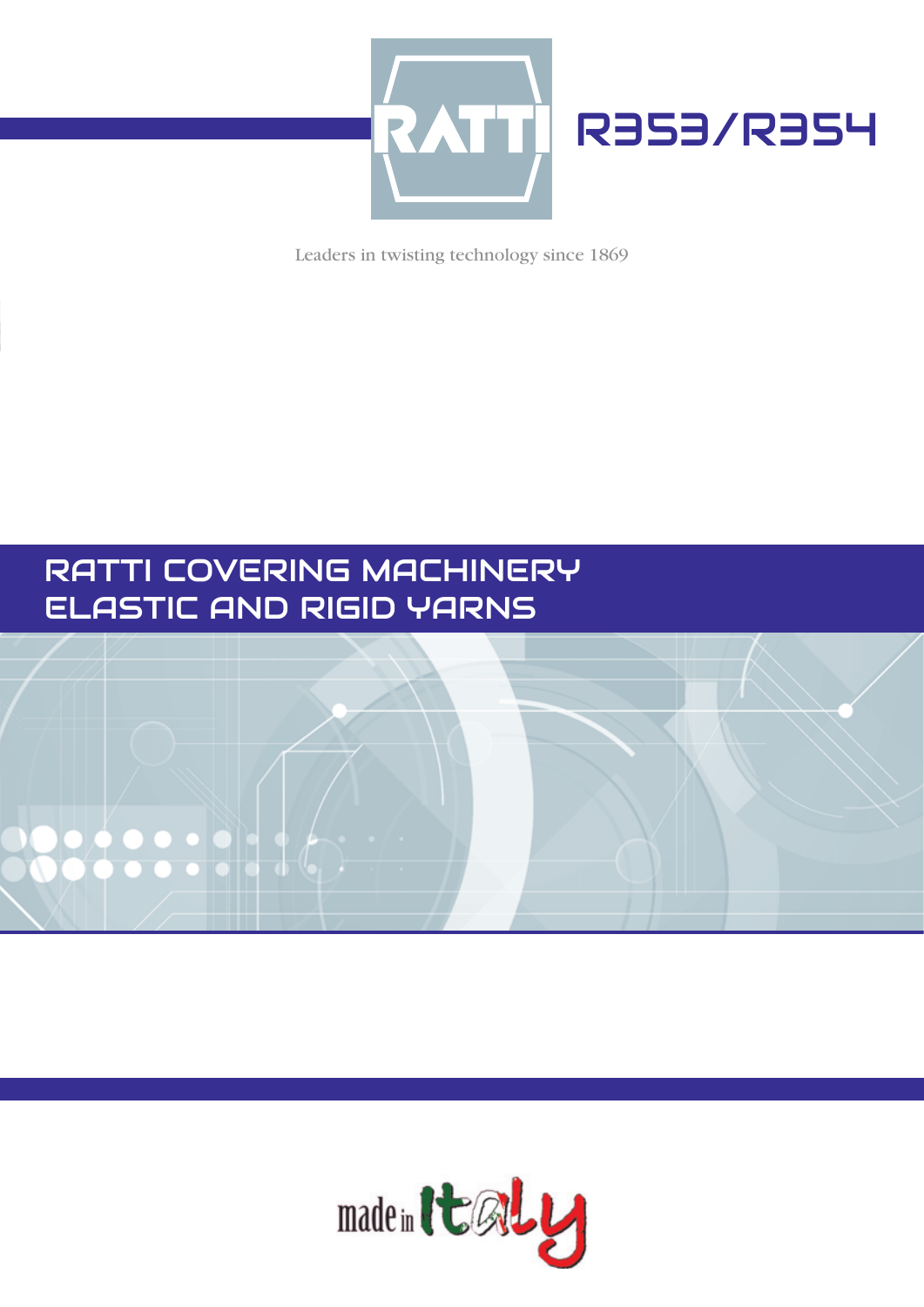## SINGLE/DOUBLE FULLY ELECTRONIC COVERING MACHINE

#### **R353 – Single covering system, convertible in double covering**

#### **R354 – Double covering system**

- Fully electronic system (spindle, traverse, draft, take-up).
- Machine with 32 spindles per section and easily convertible into double covering.
- The hollowed spindles are the model SX or HD, with replaceable bearings.
- The spools (flanged bobbins) are fitted on the spindles through bayonet caps, thus allowing the use of a wide range of spools.
- Spindles are fixed on swinging arm in oil bath, for easy intervention onto each single position.
- "Cell-like" separators between spindles for protecting the covering balloon.
- The draft is controlled through rubber-covered pressure rollers (nip-rolls), on wich is possible to wind many yarn wraps to prevent a quick rubber wearing, these pressure rollers are equipped with a yarn displacement device.
- The take-up cradle is the "open-arm" type, with centering running on ball bearings and equipped with braking system to improve the formation of the bobbin.
- 50 different recipes of yarns processing in the computer memory.
- Electronic transfer tail device.
- Machine built according to the last CE standards for quality and safety.

### **OPTIONALS**

ADJUSTABLE PRE-DRAFTING DEVICE

RUBBER FEEDER + DEVIATORS FOR RUBBER TAPE

STEP TROLLEY

INSPECTION WINDOWS ONTO THE HEADSTOCK DOORS

TRIPLE ROLLER FOR ELASTOMER SUPPLY PACKAGE (BIG SIZE) UNWINDING

MECHANICAL MACHINE VERSION

REMOTE ASSISTANCE

MACHINE LINKING TO COMPANY NETWORK

POSSIBILITY TO PERSONALISE THE MACHINE, ACCORDING TO THE CUSTOMER REQUIREMENTS





| SPINDLE-FLANGED BOBBIN INDICATIVE TABLE |            |           |                    |                 |                 |
|-----------------------------------------|------------|-----------|--------------------|-----------------|-----------------|
| Type                                    | Whorl Ø mm | Speed rpm | Spools traverse mm | Spool Flange mm | Spool Barrel mm |
| <b>SX</b>                               | 25         | 25,000    | 140                | 76              | 36              |
| <b>SX</b>                               | 25         | 23,000    | 140                | 84              | 36              |
| <b>SX</b>                               | 25         | 22.000    | 140                | 92              | 53              |
| <b>SX</b>                               | 25         | 24.000    | 165                | 76              | 36              |
| SX                                      | 25         | 22.000    | 165                | 84              | 36              |
| SX                                      | 32         | 20.000    | 140                | 92              | 36              |
| HD                                      | 32         | 16.000    | 165                | 92              | 50              |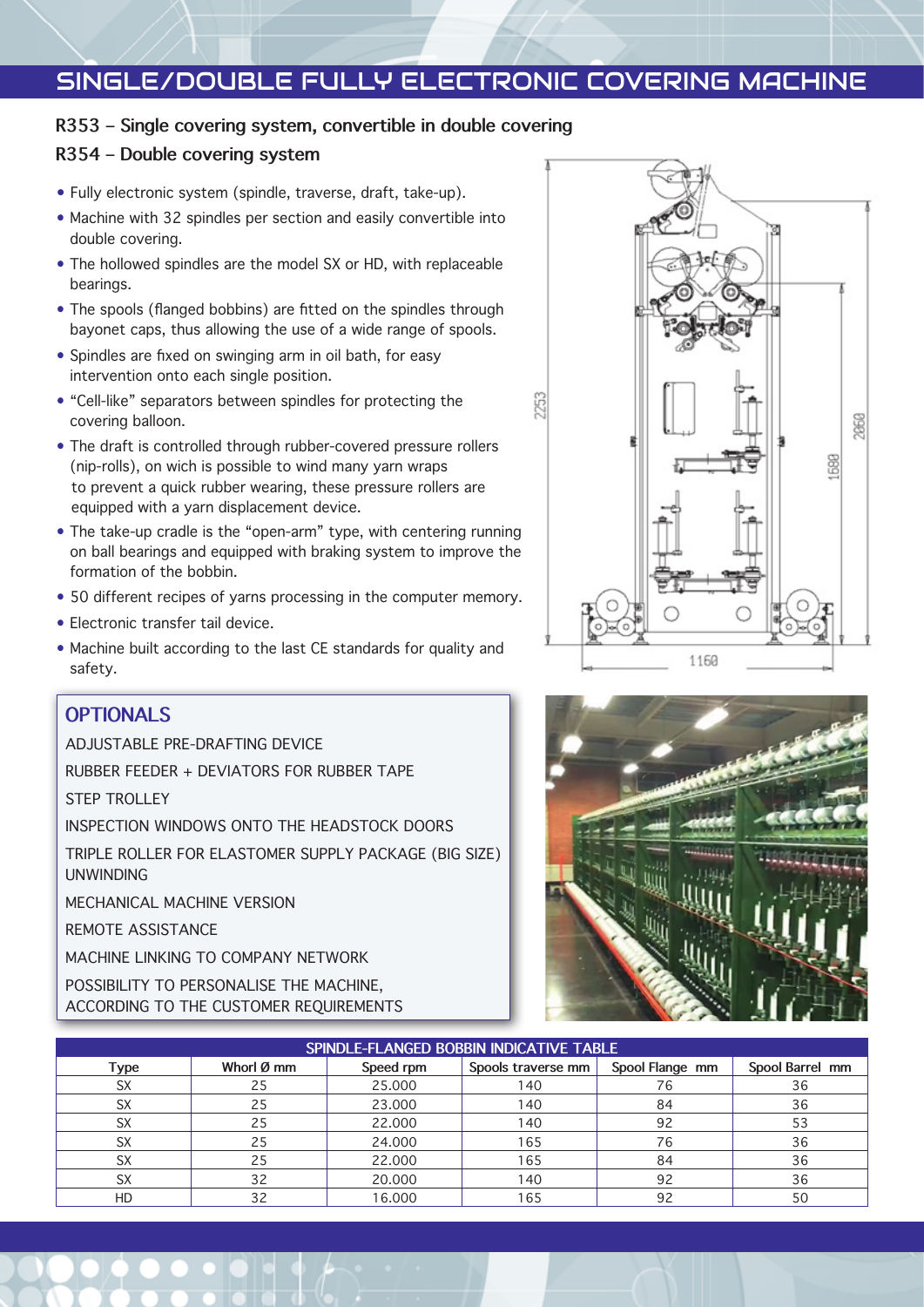

| Number of section |       |       |       |       |        |        |        |        |        |
|-------------------|-------|-------|-------|-------|--------|--------|--------|--------|--------|
| Number of spindle | 32    | 64    | 96    | 128   | 160    | 192    | 224    | 256    | 288    |
| Machine length    | 4.494 | 6.324 | 8.154 | 9.984 | 11.814 | 13.644 | 15.474 | 17.304 | 19.134 |

### **TECHNICAL DATA**

| <b>SPINDLES</b>                 | machine model: R353 / R354       |     |
|---------------------------------|----------------------------------|-----|
| Spindle per section             | 32                               | nr  |
| Spindle type                    | OMM SX or HD                     |     |
| Whorl diameter                  | 25 (SX model)<br>32 (HD model)   | mm  |
| Spindle gauge                   | 210                              | mm  |
| Max. working speed              | See spindle/flanged bobbin table | Rpm |
| Spindles speed                  | Electronic control (INVERTER)    |     |
| Spindles drive                  | Tangential belt                  |     |
| Range of wraps number per meter | Steplessly adjustable            |     |
| Traverse system device          | Electronic control               |     |
| Soft edges device               | Electronic control               |     |
| Anti - mirror device            | Electronic control               |     |

| TYPE OF FEEDING PACKAGE                  |           |    |  |  |
|------------------------------------------|-----------|----|--|--|
| Covering yarn: flanged bobbin type       | See table |    |  |  |
| Core yarn (spandex/rubber): bobbin width | 55/115    | mm |  |  |

| <b>ELASTOMER TREATMENT</b> |                 |      |  |  |
|----------------------------|-----------------|------|--|--|
| Elastomer unwinding        | Double roller   |      |  |  |
| Drafting ratio             | $2 - 6,3$       | nr   |  |  |
| Drafting device            | Pressure roller |      |  |  |
| Take-up overfeed           | $1 - 4.5$       | nr   |  |  |
| Pre-drafting percentage    | 30              | $\%$ |  |  |

| <b>TAKE-UP</b>                   | <b>R353</b> | <b>R354</b> |    |
|----------------------------------|-------------|-------------|----|
| Number of decks                  | C           |             | nr |
| Max. bobbin diameter             | 180         | mm          |    |
| Traverse length                  | 150         | mm          |    |
| Tube length                      | 172         |             |    |
| Tube diameter                    | 56 or 74,5  |             |    |
| Max. mechanical speed at take-up | 60          |             |    |